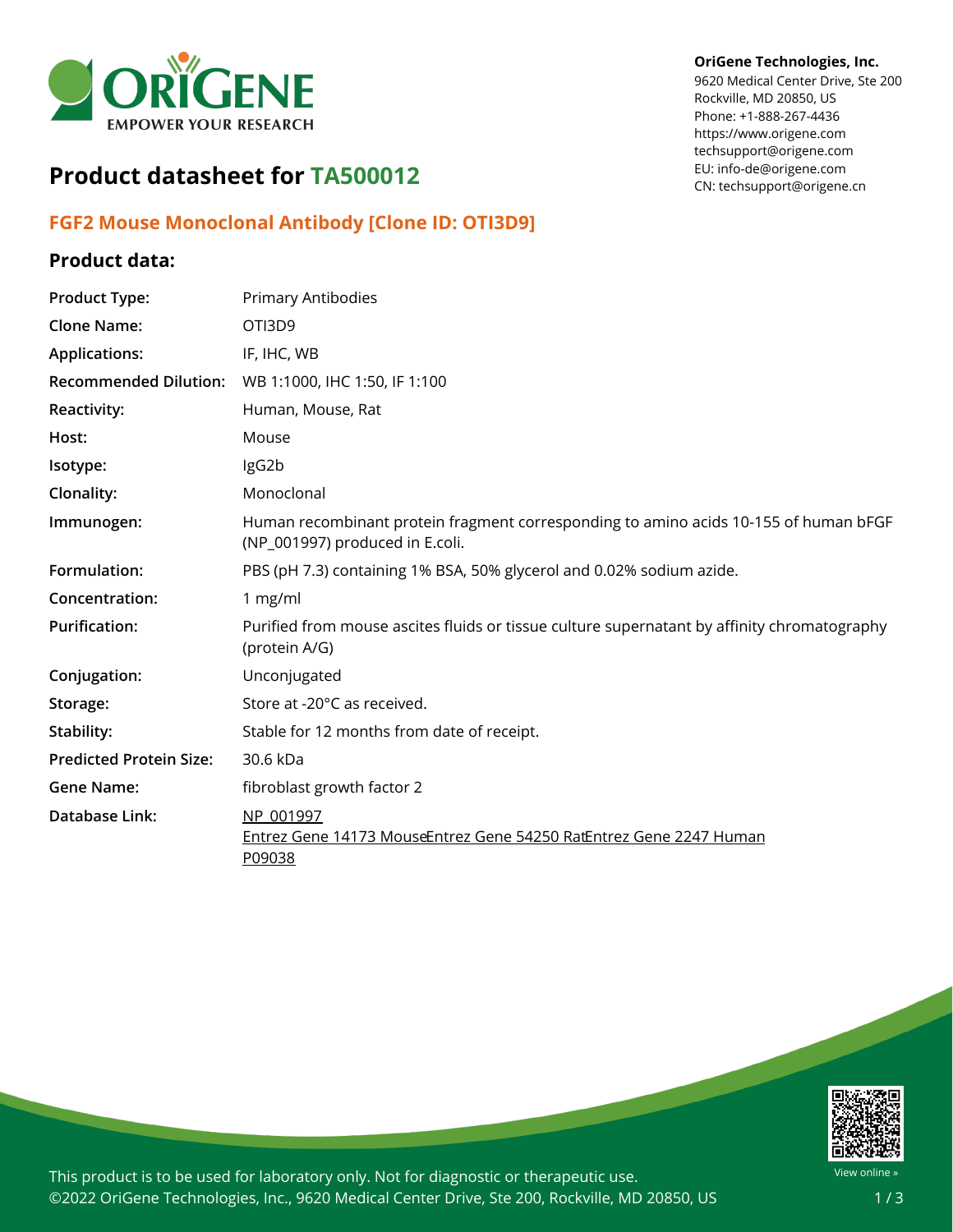| <b>ORIGENE</b>           | FGF2 Mouse Monoclonal Antibody [Clone ID: OTI3D9] - TA500012                                                                                                                                                                                                                                                                                                                                                                                                                                                                                                                                                                                                                                                                                                               |
|--------------------------|----------------------------------------------------------------------------------------------------------------------------------------------------------------------------------------------------------------------------------------------------------------------------------------------------------------------------------------------------------------------------------------------------------------------------------------------------------------------------------------------------------------------------------------------------------------------------------------------------------------------------------------------------------------------------------------------------------------------------------------------------------------------------|
| Background:              | BFGF is a member of the fibroblast growth factor (FGF) family. FGF family members bind<br>heparin and possess broad mitogenic and angiogenic activities. This protein has been<br>implicated in diverse biological processes, such as limb and nervous system development,<br>wound healing, and tumor growth. The mRNA for this gene contains multiple polyadenylation<br>sites, and is alternatively translated from non-AUG (CUG) and AUG initiation codons, resulting<br>in five different isoforms with distinct properties. The CUG-initiated isoforms are localized in<br>the nucleus and are responsible for the intracrine effect, whereas, the AUG-initiated form is<br>mostly cytosolic and is responsible for the paracrine and autocrine effects of this FGF. |
| Synonyms:                | BFGF; FGF-2; FGFB; HBGF-2                                                                                                                                                                                                                                                                                                                                                                                                                                                                                                                                                                                                                                                                                                                                                  |
| <b>Protein Families:</b> | Druggable Genome, Secreted Protein                                                                                                                                                                                                                                                                                                                                                                                                                                                                                                                                                                                                                                                                                                                                         |
| <b>Protein Pathways:</b> | MAPK signaling pathway, Melanoma, Pathways in cancer, Regulation of actin cytoskeleton                                                                                                                                                                                                                                                                                                                                                                                                                                                                                                                                                                                                                                                                                     |

### **Product images:**



HEK293T cells were transfected with the pCMV6- ENTRY control (Cat# [PS100001], Left lane) or pCMV6-ENTRY BFGF (Cat# [RC217426], Right lane) cDNA for 48 hrs and lysed. Equivalent amounts of cell lysates (5 ug per lane) were separated by SDS-PAGE and immunoblotted with anti-BFGF (Cat# TA500012). Positive lysates [LY400733] (100ug) and [LC400733] (20ug) can be purchased separately from OriGene.



Western blot analysis of extracts (10ug) from 4 different cell lines by using anti-BFGF monoclonal antibody at 1:200 dilution.

This product is to be used for laboratory only. Not for diagnostic or therapeutic use. ©2022 OriGene Technologies, Inc., 9620 Medical Center Drive, Ste 200, Rockville, MD 20850, US